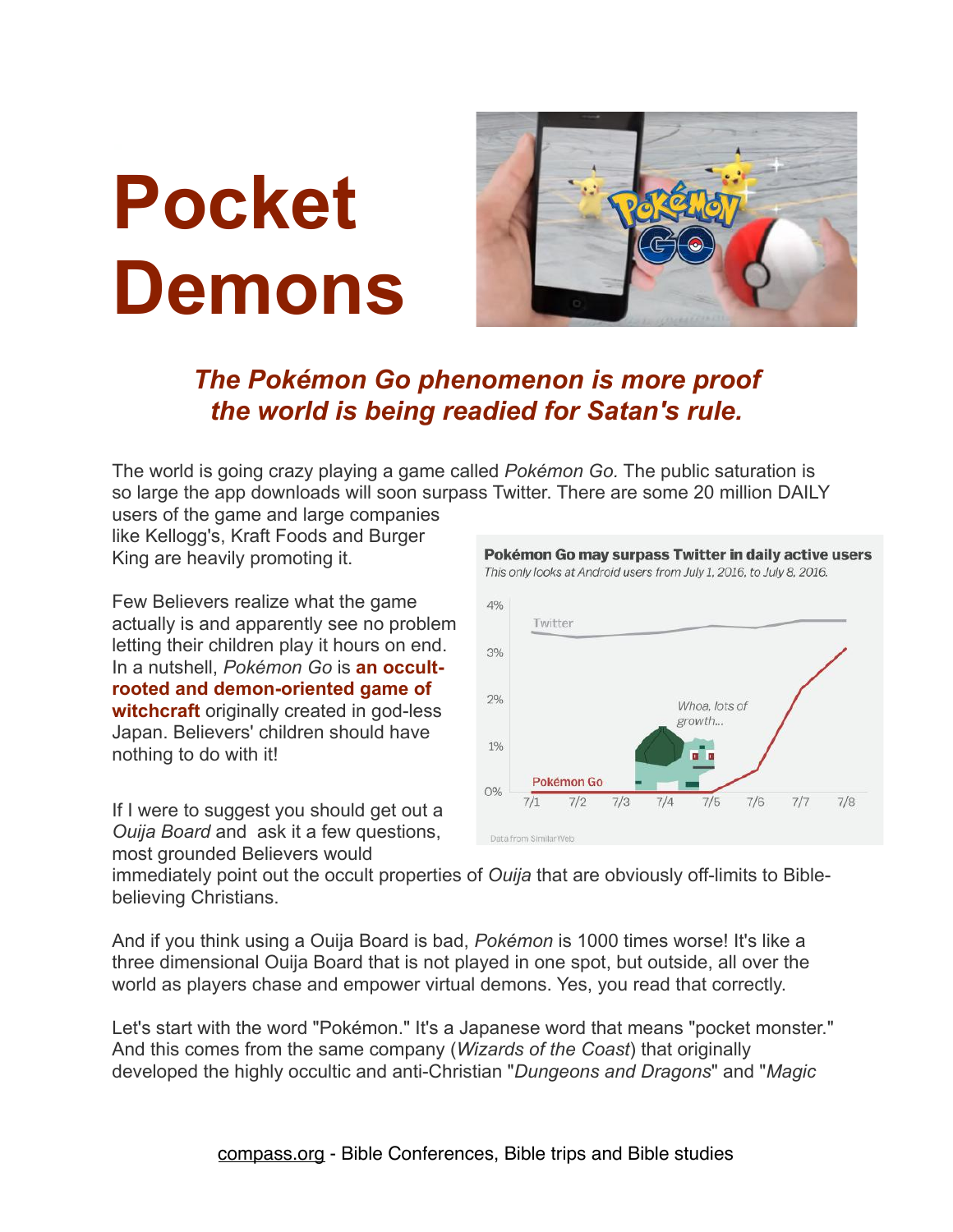*the Gathering*" games. Nintendo negotiated a license to distribute the game and its stock has since soared.

The game is played by downloading an app to your smart phone which is used to find and capture Pokeballs. The Pokeballs are found all over town--appearing as images on the players' phones in parks, schools, hospitals, businesses,



freeways, landmarks, etc. They're then used to throw at and capture virtual pocket monsters appearing all around in the mapped streetscape.

Called "immersive play" or "augmented reality," players use their smart phone's GPS and camera functions to blur reality with fantasy that, in essence, gives spirit and soul to



digital objects. Pokémon gives power to whomever catches them.

When you capture your pocket monsters, you train them to have more and more "power" to use against other people's *Pokémon*. The characters even mimic evolution as the *Pokémon* "evolve" from 1 to 100 as the game progresses.

There are some 150 named *Pokémon* and they have special powers as they share the

world with humans. For instance the *Pokémon* named "Haunter" can hypnotize, eat your dreams and drain your energy. "Abra" reads minds and "Kadabra" spews negative energy. Do note the names they use!

So the bottom line is that playing *Pokémon Go* is dealing with the devil's demonic world. **"Pocket monster" is just a ruse for "pocket demon."** The world has gone crazy searching out virtual demons! Most have no clue. Christian kids are being unsuspectingly sucked into the world of the occult by the millions.

*"No wonder, for even Satan disguises himself as an angel of light. Therefore it is not surprising if his servants also disguise themselves as servants of righteousness, whose end will be according to their deeds." 2Cor. 11:14* 

Few realize, especially children, that this is a gateway to the occult and is strictly forbidden in the Bible. We certainly don't want our children dealing with demons! But most see no harm in letting their kids play the game.

 *'As for the person who turns to mediums and to spiritists, to play the harlot after them, I will also set My face against that person and will cut him off from among his people. Lev. 20:6*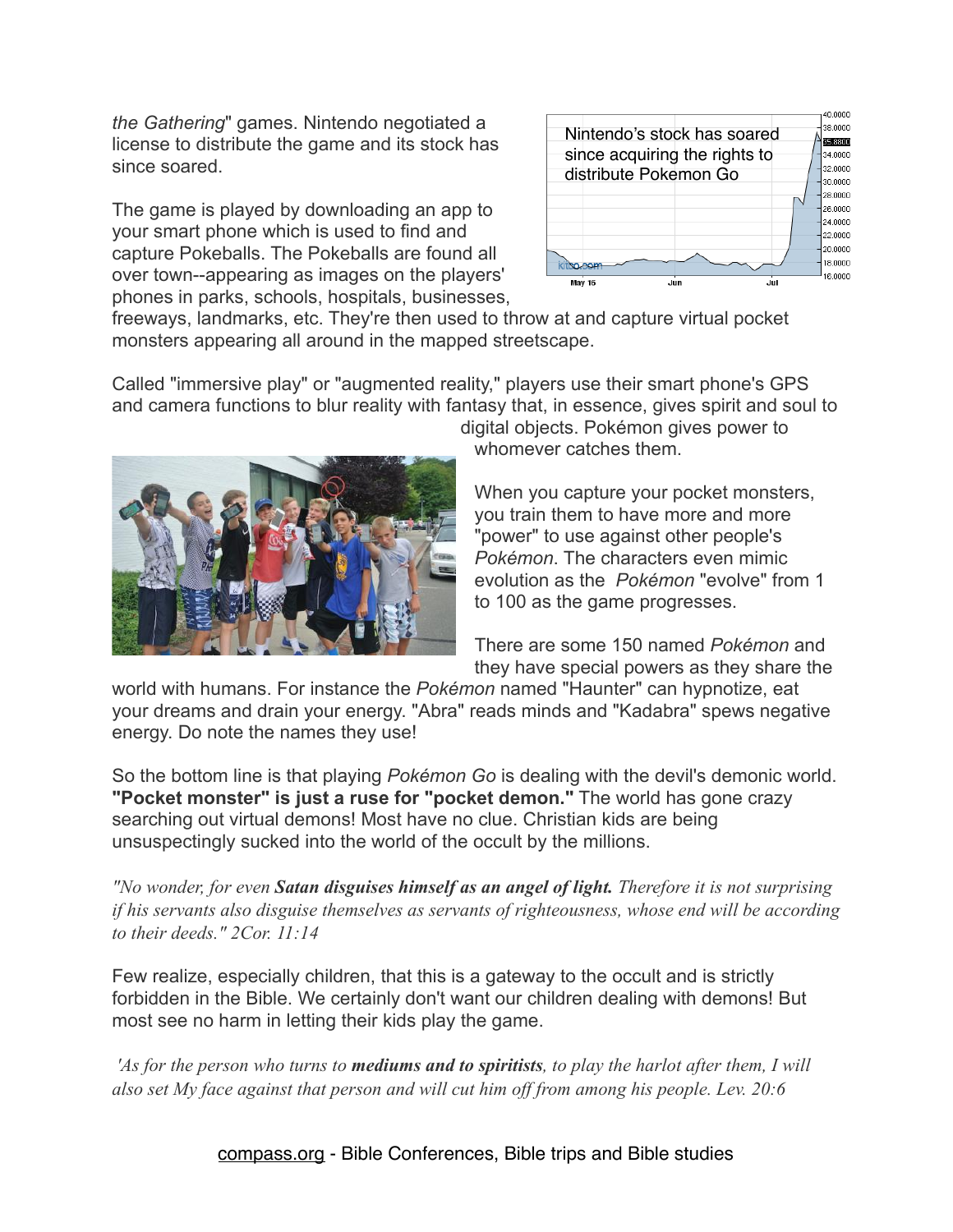Believe it or not, hundreds of churches, both liberal and conservative, are EMBRACING Pokémon Go by making their church a PokeStop or gym for the game. Really? REALLY?

These churches actually think that by advertising "come catch 'em all" they can reach more unchurched people. Unbelievable! They might as well advertise, *"Come let your demons play with our demons."*

The Bible is quite clear, even tying deceiving spirits into the latter days:

*"But the Spirit explicitly says that in later times some will fall away from the faith, paying attention to deceitful spirits and doctrines of demons," 1Tim. 4:1*

In the Old Testament the Lord was quite clear about steering clear of witchcraft as the penalty for practicing sorcery was death!

*"You shall not allow a sorceress to live. Ex. 22:18*

In multiple passages, we are warned. Yet somehow we missed the obvious. This game is quite evil! Two months into playing

IF YOU DIDN Posted on **Postebook vine w** by a *church in Tennessee*



*Pokémon* an eight-year-old boy asked his mother "what is 'channeling?'" He explained that there were channelers, bad spirits and ghosts in his Pokemon game, calling out dead Pokémons' spirits.

*"There shall not be found among you anyone who makes his son or his daughter pass through the fire, one who uses divination, one who practices witchcraft, or one who interprets omens, or a sorcerer, or one who casts a spell, or a medium, or a spiritist, or one who calls up the dead. For whoever does these things is detestable to the LORD; and because of these detestable things the LORD your God will drive them out before you. Deut. 18:10-12*